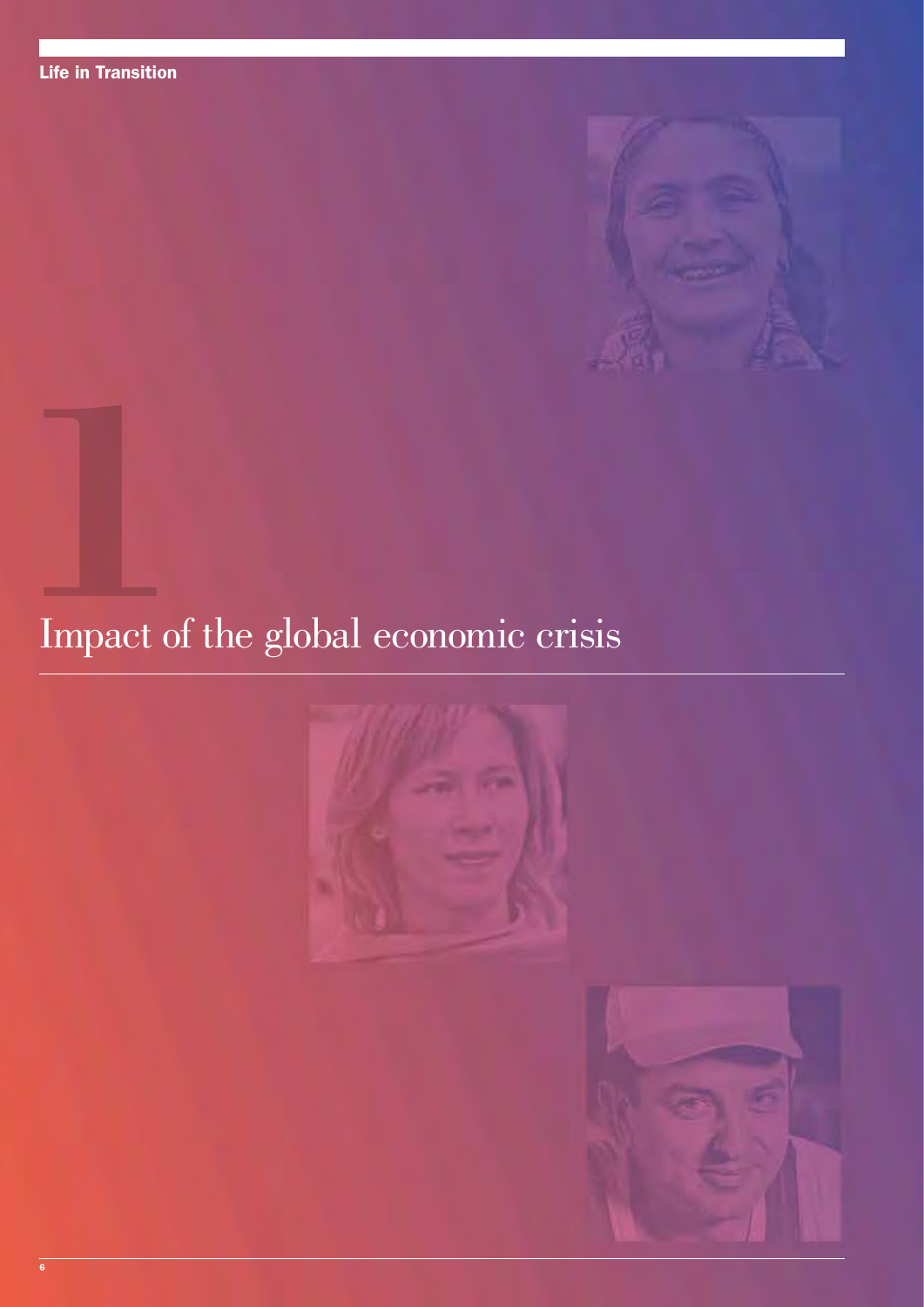## Introduction

The transition region was among the hardest hit by the global economic crisis. Gross domestic product (GDP) contracted by 5.2 per cent and registered unemployment increased in 2009. While some countries, like Poland, experienced slow but positive growth, several countries had severe output contractions (Latvia, for example, where real GDP fell by 18 per cent). This sharp reversal in fortunes came after a decade of sustained growth, which by and large improved living conditions for the transition population: between 1999 and 2006 over 55 million people escaped poverty.

The economic crisis hit households on multiple fronts, as workers lost their jobs, wage earnings were reduced, and remittances fell. The extent and severity of the impact on the welfare of citizens has varied, depending on the nature of the shocks experienced, the policy response and the coping mechanisms available to households. Solely measuring the effect on consumption may not fully capture the experience of households, but a multi-dimensional approach incorporating responses and perceptions can yield important insights into the impact as well as its consequences. The second Life in Transition Survey (LiTS II) allows such an exploration of the effects of the crisis, based not only on outcomes but also subjective perceptions, beliefs and choices, for 29 transition countries and five comparator countries in western Europe (France, Germany, Italy, Sweden and the United Kingdom).1

This chapter describes the impact of the crisis on households using data from the innovative LiTS II. It then analyses the coping mechanisms employed by households, distinguishing between strategies to increase earnings, private and public safety nets and expenditure reductions. The chapter concludes with an examination of the crisis impact on socio-economic outcomes, such as perceptions and expectations of social mobility, satisfaction with life and perceptions of government performance.

# Crisis impact on households

#### Subjective perceptions

Subjective measures show that the impact of the crisis on transition households was large and widespread. On average, two-thirds of the population report being affected: 16 per cent of respondents declared that their household was affected "a great deal," 26 per cent "a fair amount," 23 per cent "just a little" and one-third "not at all" (see Box 1.1). While this measure is subjective, it corresponds closely to shocks objectively experienced by households.<sup>2</sup>

By this subjective measure, the impact of the crisis was greater in south-eastern Europe and the south Caucasus and lesser in Central Asia and Russia. It was also greater in all transition subregions than in the western European comparator countries as a group. In some of the new EU member states like Poland, the Czech Republic and Slovak Republic, the perceived impact is much more confined and closer to the experience reported by the western comparators (see Chart 1.1).

In certain countries, this subjective measure is less consistent with the overall size of the economic contraction but reflects the broader experience of households (see Chart 1.2). In Serbia, for example, the large fall in employment during the crisis may explain why over two-thirds of respondents report being affected "a great deal" or "a fair amount" (making it the second most subjectively affected) despite a smaller GDP contraction than many other countries (-3 per cent in 2009). However, differences in subjective perceptions of the crisis impact cannot be fully accounted for by the objective consequences of the crisis for households. The case of Latvia for example (with a lower subjective impact than the size of the objective shocks experienced would suggest) implies that there may be important cross-country cultural differences in reporting an impact. Accordingly, most of the analysis in this chapter compares individuals within a given country.

#### Main transmission channels

Households have been affected mostly through the labour market and particularly by reductions in wage earnings. Almost one-third of transition respondents report that a household member had their wages reduced over the previous two years as a result of the crisis (see Chart  $1.3$ ).<sup>3</sup> The second most important transmission channel has been job loss: 17 per cent of respondents report that at least one member of their household lost his or her job due to the crisis.

These labour market shocks, and particularly wage reductions, affected a much wider share of households in the transition countries than in the western European comparators. In eight transition countries – Croatia, Latvia, Lithuania, Montenegro, Romania, Slovenia, Turkey and Ukraine – more than half of respondents report that a household member experienced wage reductions or arrears as a result of the crisis. Job losses or family business closures were experienced by onethird of households in Latvia, FYR Macedonia and Tajikistan. Wage reductions were more widespread than job losses in all

<sup>2</sup>Among households that declared being affected "a great deal" or "a fair amount" by the

crisis, 90 per cent experienced at least one labour market shock or income loss (such as job loss, closure of family business, wage reduction or lower remittances). However, in a few countries, when asked how they were affected, a non-negligible proportion answered "Don't know". This was the case in Bulgaria (32 per cent), Georgia (31 per cent), Mongolia (23 per cent), Poland (21 per cent), Estonia (12 per cent) and France (11 per cent).

3 See Khanna et al (2010): wage reductions in transition countries resulted from reduced working hours and shifts in employment from industry to sectors with lower wages.

<sup>1</sup> See also World Bank (2011), which examines household and government responses to the recession, using information from administrative sources, crisis response surveys in ten countries and government social responses. The crisis response surveys were conducted in Q3 2009 – Q1 2010, and given differences in timing and methodology, the results are not directly comparable. A previous report (see World Bank 2010a) used pre-crisis household data and aggregate macroeconomic information to simulate the impact of the crisis on households.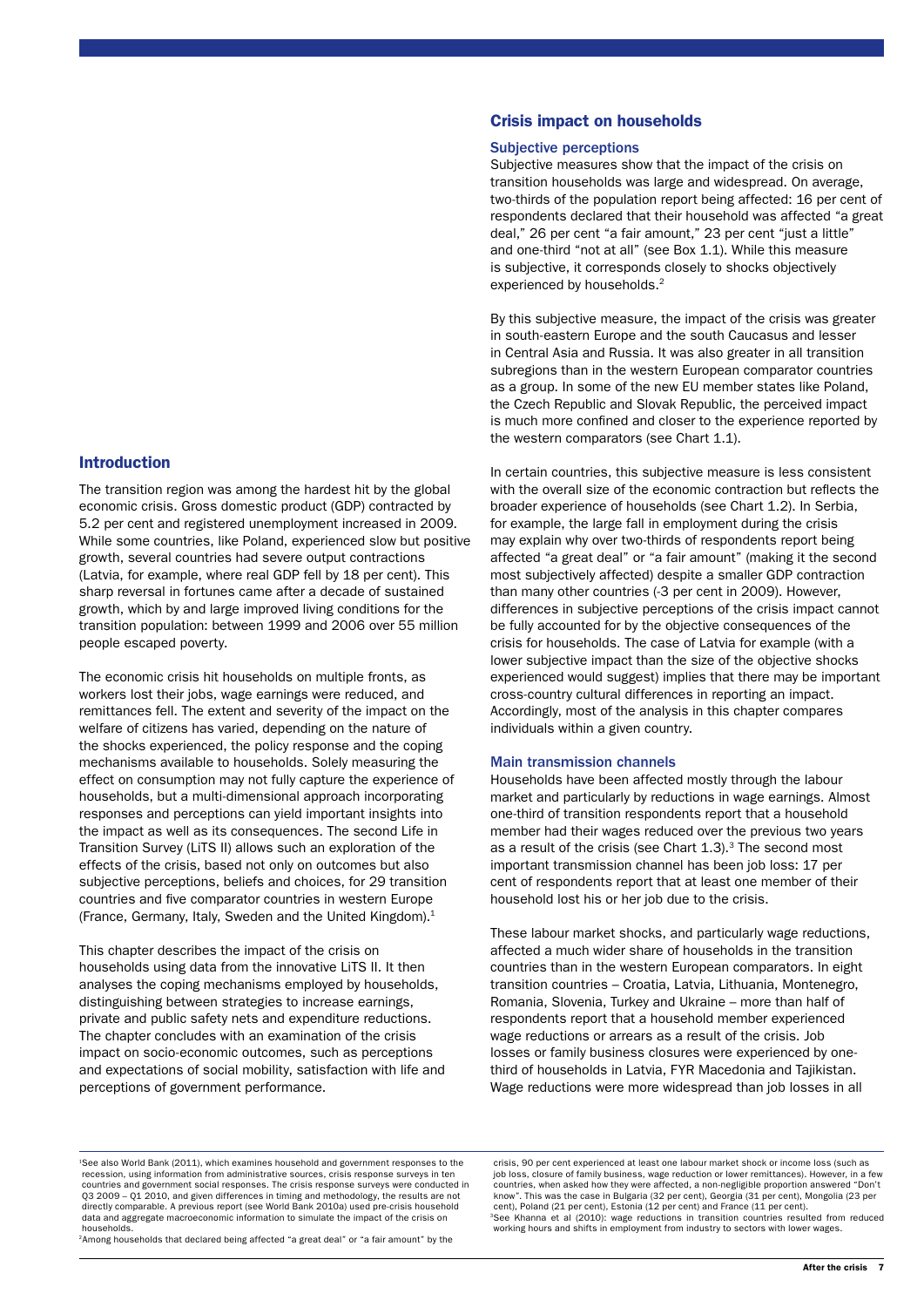#### Box 1.1 The LiTS II crisis impact module

The 2010 LiTS includes a new module on the impact of the crisis.

Respondents were asked *"As you know an economic crisis is affecting the whole world and our country. How much, if at all, has this crisis affected your household in the past two years?* with responses coded as follows: 1=a great deal, 2= a fair amount, 3= just a little and 4=not at all. Respondents who reported that their households were affected were asked whether they (or other household members) experienced shocks such as job loss, closure of family business, wage reductions or delays, lower remittances, and which was the most important.

All respondents were asked *"In the past two years, have you or anyone in your household had to take any of the following measures as the result of the decline in income or other economic difficulty?"* The list included measures to reduce expenditures, delay utility payments or sell assets. They were also asked whether they tried to borrow money, from whom and whether they were successful.

Lastly, the module asked all respondents whether they (or someone in their household) applied for any of four types of government benefits (unemployment, housing, child support and targeted social assistance/ guaranteed minimum income), the result of the application, whether the household had received its first payment, and how helpful this support was.

Similar to the crisis response surveys launched in several countries in 2009 and 2010, the LiTS II crisis impact module is a rapid instrument to provide insights into the various channels through which households were hit and the coping mechanisms that they adopted. In addition, the LiTS II survey design allows for exploring the effects of the crisis on perceptions and various subjective measures of socio-economic outcomes. Finally, the LiTS II survey allows comparisons across 28 transition countries, and between transition countries and five western European countries.

countries except Armenia and Georgia. But, while it affects a smaller number of households, job loss results in higher losses for those households and increases the subjective effect of the crisis to a much larger extent than reduced wages.

A reduction in remittances was the third main type of shock experienced by households, especially in countries with large numbers of migrant workers abroad. It was cited as an important crisis transmission channel, particularly in south-eastern Europe (by more than one-third of households in Bosnia and Herzegovina and Serbia) and Central Asia (by over one-quarter in Tajikistan).

#### Characteristics of affected households

Across the transition region, the poorest third of the population in each country<sup>4</sup> is more likely to report that their household was adversely impacted by the crisis (see Table 1.1). Similarly, household asset ownership (ownership of a car, a secondary residence or a bank account) is negatively correlated with crisis impact. The greater subjective impact of the crisis on poorer households is consistent with the fact that they are much more likely than richer households to have experienced job losses.<sup>5</sup>

The subjective impact on the poorest households is greatest in the western CIS (Belarus-Moldova-Ukraine) subregion, the new EU member states, the south Caucasus and Turkey. However, in Russia, Central Asia and south-eastern Europe, the LiTS II data do not suggest a differential subjective impact for the poorest third of households relative to richer households. Lastly, female-headed households and the elderly (or pensioners) do not report a significantly greater crisis impact than other households.<sup>6</sup> These findings based on household perceptions corroborate some of the preliminary information from objective measures but there are also some significant differences (see Box 1.2.)



Subjective impact of the crisis, by country

Chart 1.1

Source: LiTS II (2010).

Note: regional averages throughout this chapter are weighted according to the different population size of each country - see the Annex on pages 114-15 for details.

4 A housing and expenses module (with seven expenditure items, including durables) is used to construct a consumption aggregate. Due to low response rates, actual or imputed rents are not included. The per capita consumption aggregate is then used to divide respondents into three consumption terciles in each country (lower, middle and upper). Previous analysis showed that the consumption aggregates constructed from LiTS I compare well with conventional measures based on national accounts and household surveys (see Zaidi et al, 2009).

by the job loss experienced by the household. The data do not enable an investigation of the two hypotheses as only current consumption is measured in LiTS II.

6 Because the LiTS data measure crisis impact at the household level, it is not possible to analyse differences at individual level. The lower likelihood that female-headed households were affected is consistent with the crisis impact on sectors that employed higher proportions of males (for example, construction).

5The greater impact of the crisis on the poor as well as the correlation between job loss and low consumption could be due to greater vulnerability of initially poor households to job loss, or to lower consumption caused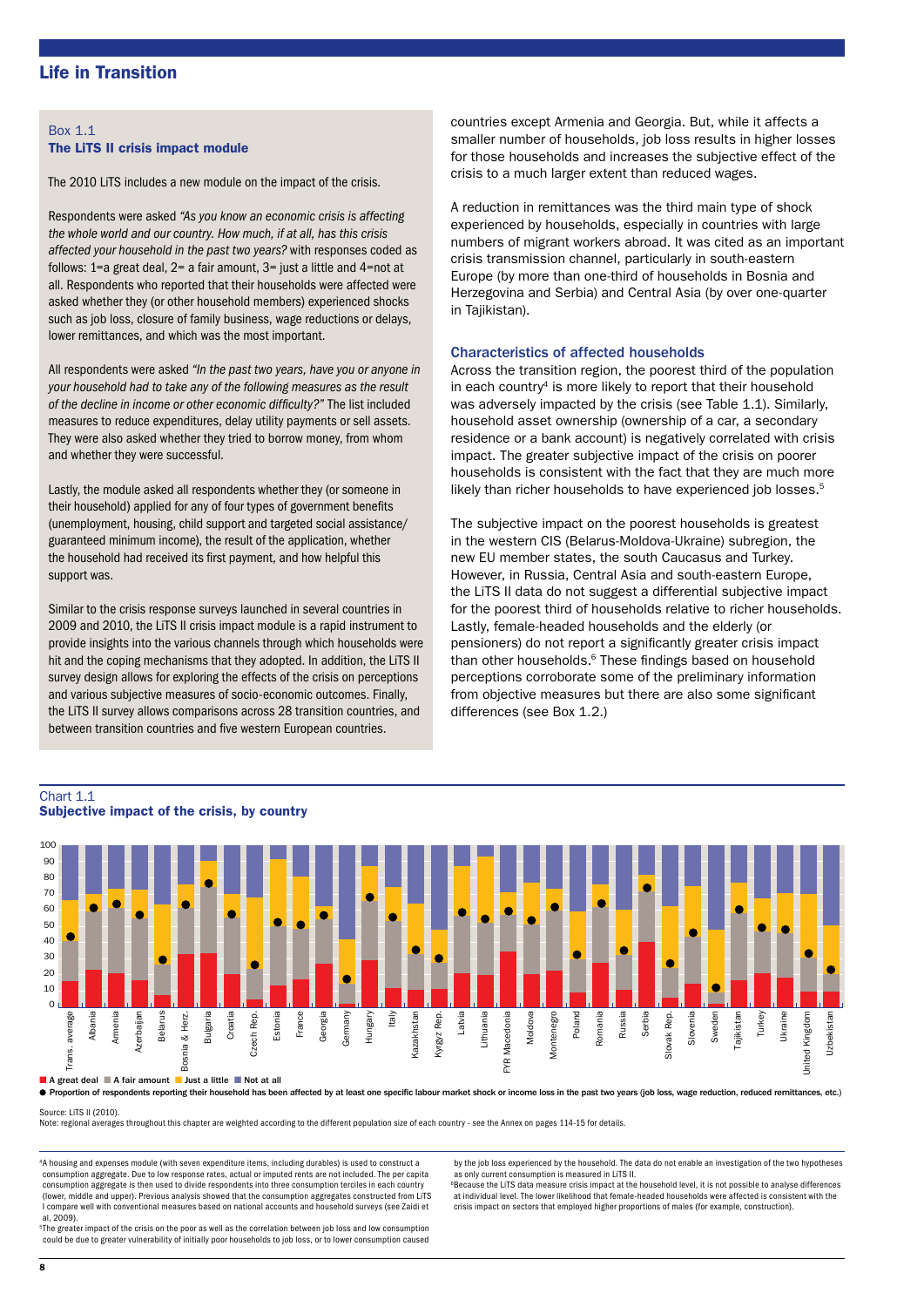## Household coping strategies

The subjective impact of the crisis goes beyond lower aggregate consumption and may depend on the coping strategies adopted. In fact, 13 per cent of those who reported that their household was affected "a fair amount" and 9 per cent of those reporting "a great deal" did not reduce their consumption. One-quarter of these households experienced job loss and one-half had lower wages, but they were able to maintain consumption using private and public safety nets as well as increasing their earnings.

Households use a variety of mechanisms to cope with lower incomes:

- •Active strategies: These include getting a second job or increasing working hours to compensate for reduced wages, enrolling in further education because of a lack of job opportunities, selling assets or moving to a new location.
- •Safety nets: Households can draw upon public safety nets (state benefits from government) and private safety nets (borrowing money from relatives, friends or a bank).
- •Passive strategies: These consist of cutting expenditures. They include reducing expenditure on staple foods and health expenditure, and reducing other expenditure.<sup>7</sup>

The applicability of these options varies by country and according to household circumstances. The most common coping strategy for households in the transition region was reducing consumption, followed by using private safety nets (see Chart 1.4). About 70 per cent of households that were affected "a great deal" or "a fair amount" by the crisis had to reduce consumption of staple foods and health expenditure, and a similar proportion cut other types of spending. Private safety nets were used by 40 per cent of affected households, followed by active strategy options, which were used by 23 per cent.

#### Chart 1.2

## Economic growth and perceptions of the crisis severity

Subjective crisis severity index



Source: LiTS II (2010).

Note: Regression line includes only the transition countries.





#### Box 1.2

#### Comparing subjective and objective measures of crisis impact

LiTS II confirms earlier findings that the impact of the crisis was widespread, and mostly through the labour market (World Bank, 2011). Although it provides rich insights, the LiTS II is not designed to study changes in consumption or income, intra-household dynamics, or the determinants of labour market outcomes. These can be analysed using Household Budget Surveys (HBS) or Labour Force Surveys (LFS) as they become available.

Consumption data from the available 2009 HBS suggest that the crisis affected mostly middleand upper-income groups (Sulla 2011). This is consistent with the LiTS II finding that

upper- or middle-class households report the largest drops in their social position (relative income). Nevertheless, poorer LiTS households (as measured by their current consumption) also report being more (subjectively) affected by the crisis than richer households.

At the country level, the LiTS II data show a negative correlation between perceptions of crisis severity and average 2009-2010 GDP growth rates (see Chart 1.2) but the correlation is weak, which may be due to the fact that households' subjective assessment of the impact of the crisis are based on a multitude of factors, some of which are not fully captured by objective measures. For example, the trauma associated with job loss can go beyond the associated drop in household income, there may be increased insecurity about the future, and so on. The subjective impact of the crisis may therefore depend on the coping strategies adopted, the intrinsic value of employment, and the extent to which households value leisure, uncertainty or different types of expenditures. Finally, there could be systematic reporting biases if different groups have systematically different perceptions of and attitudes to objective shocks (Bertrand and Mullainathan, 2001).

 $^7$ The typology of active, safety nets and passive strategies is found in Lokshin and Yemtsov (2004). While LiTS II collected information on a wide range of coping mechanisms, the list is not exhaustive. For example education expenditures could also be adjusted. However, World Bank crisis response surveys in five education expenditures could also be adjusted. However, World Bank crisis response surveys response surveys response surveys in  $\alpha$ countries show no evidence of this (see World Bank 2011).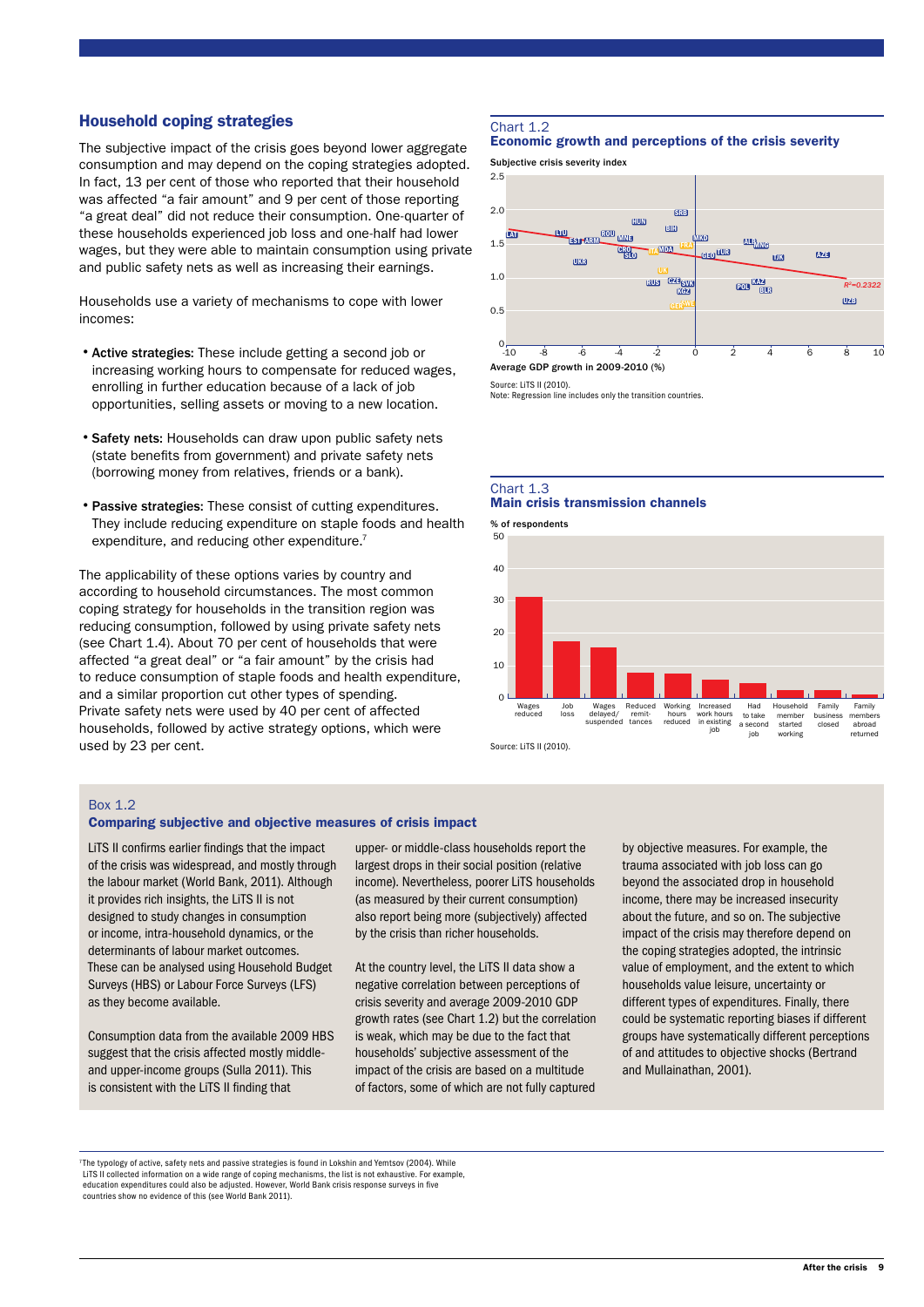# Life in Transition

Even in times of hardship, a large proportion of households seemed able to increase their labour availability (by working increased hours, taking a second job or adding another household member to the labour force). Accessing public safety nets was the least used strategy, with less than one-fifth of affected households availing themselves of the four types of state benefits that were considered in the LiTS II. The greater use of private coping strategies (relative to accessing public safety nets) in transition countries is in contrast to that in the western European comparator countries (see Chart 1.5). The south Caucasus, where the use of public safety nets was lowest (7 per cent of affected households), also had the highest use of the private safety net option (58 per cent). In western Europe, public safety nets are as prevalent as private ones (both used by about 20 per cent of affected households), and reducing essential expenditure is much less frequent (at 40 per cent). The greater reliance on passive strategies in transition countries, and particularly on cutting staple food and health expenditure, could be explained by lower coverage of safety nets, lower stocks of household savings and food price inflation.

#### Chart 1.4





Source: LiTS II (2010).

Note: For those not affected by the crisis, active strategies include selling assets or moving.

## Chart 1.5

Proportion of affected households using various coping strategies, by subregion







#### New EU member States\*







#### Central Asia



#### South-eastern Europe





#### Transition average



■ Active ■ Private safety nets ■ Public safety nets ■ Reduced staple food and health expenditure ■ Reduced other expenditure

Source: LiTS II (2010).

Note: \* Includes the countries of Central Europe and the Baltics, Bulgaria and Romania. Households affected by the crisis

are those that reported being affected "a fair amount" or "a great deal" by the crisis.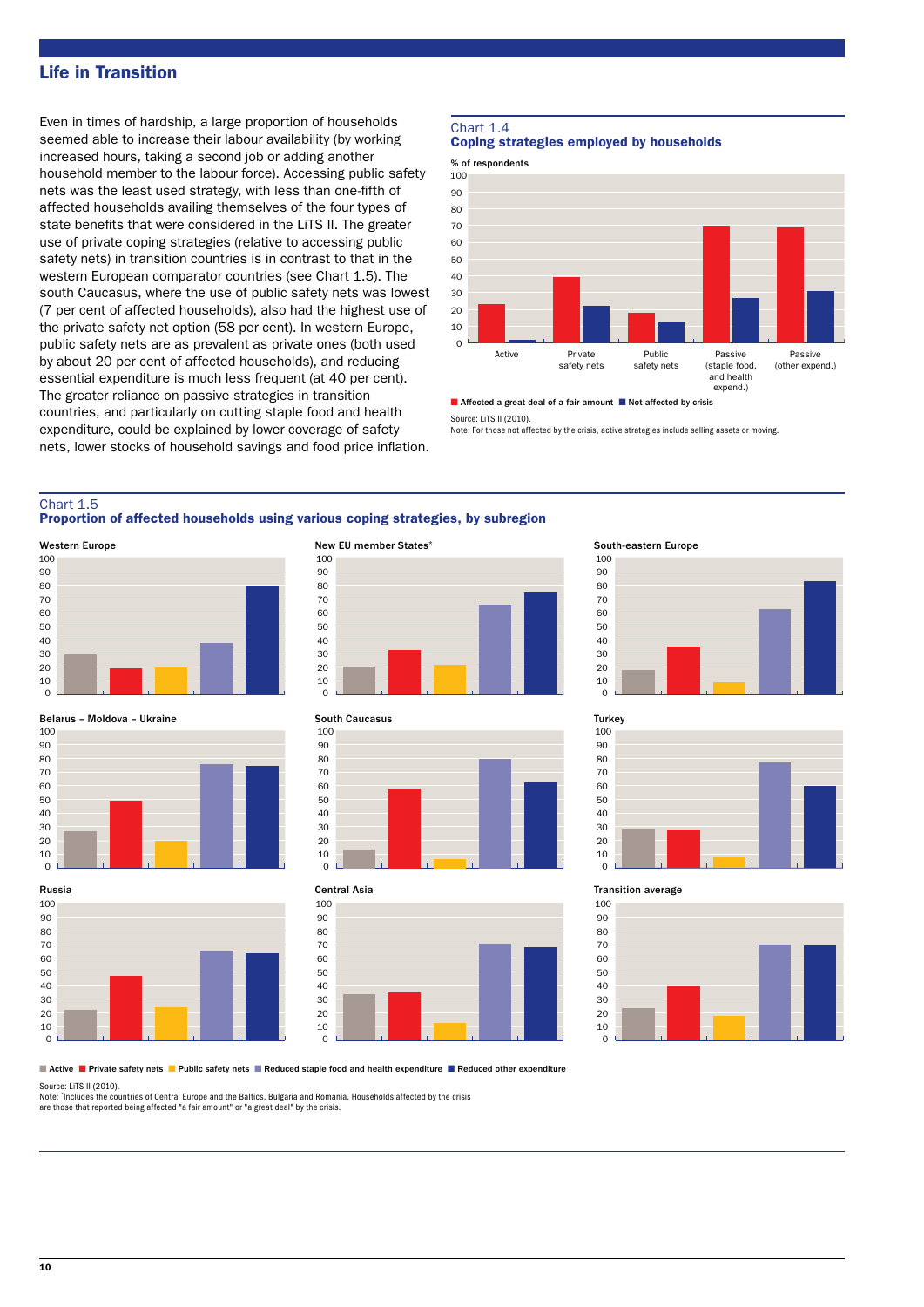#### Public safety nets

In response to the crisis, governments deployed an array of instruments, including adjustments to social assistance programmes, unemployment insurance or pensions, or the provision of income support through public investment programmes (as in Kazakhstan, Latvia, Russia and Turkey). LiTS II respondents were asked if, in the previous 12 months, a household member had applied for any of four types of state benefits, the status of the application and whether the first payment had been received. Such information provides only a partial picture of the coverage of public safety nets (it does not include pensions, for example<sup>8</sup>) and does not distinguish between safety net assistance received regardless of the crisis and that provided as part of a specific policy response to the crisis.

The availability and efficiency of public safety nets in protecting vulnerable households varies substantially across countries (see Chart 1.6). Coverage was lower in south-eastern Europe but higher in EU member states, especially Germany, Sweden and Slovenia where more than one-third of respondents who say they were affected "a great deal" or "a fair amount" by the crisis received at least one of the four types of benefits.<sup>9</sup>

The four type of benefits considered in the LiTS II are generally targeted towards the poor, but provide little insurance against unemployment in non-EU countries. In most countries the poorest one-third of the population were more likely to have received these benefits than other people. However, targeting benefits at those most affected by the crisis is constrained by the fact that only a small proportion of the population in non-EU member states is covered by unemployment insurance. In some countries, this is because a large portion of the workforce is employed in the informal sector. Only in EU member states did the proportion of households applying for and receiving unemployment benefits in the previous 12 months (among households in which at least one member lost his or her job due to the crisis) exceed 10 per cent.

#### Private safety nets

Households mostly sought informal insurance mechanisms when attempting to raise a loan in the crisis. Over 60 per cent of households tried to obtain loans from relatives and 48 per cent did so from friends. Only 28 per cent went to a bank. As expected, poorer households are even more likely to seek loans from relatives or friends, whereas those in the higherconsumption bracket are substantially more likely to borrow from a bank.

The crisis also had a negative impact on informal insurance networks. Thirteen per cent of respondents from affected households and 9 per cent of all respondents had to stop or reduce help that they were previously giving friends or relatives.

#### Passive strategies: reducing expenditure

The most frequent coping mechanism used by households affected by the crisis was reducing the consumption of staple foods such as milk, fruit, vegetables or bread, closely followed by cutting the consumption of luxury goods (see Chart 1.7).<sup>10</sup>







Source: LiTS II (2010). ■ Affected a great deal of a fair amount ■ Not affected by crisis

# Proportion of poor households affected by the crisis that received benefits (%) 50 40 30 20 10  $\Omega$ overnment benefits received in the paorest third of households in every country as measured by consumption. Households affected by the crisis are those that reported being affected "a great deal" or "a fair amount".<br>"Poo and Herz. Bosnia and Herz. **Vrgyz Rep.** Kyrgyz Rep. snia Source: LiTS II (2010).

8 Pensions serve as a safety net and have broad coverage in some countries. In Armenia, Romania, Russia and Turkey, minimum pensions were significantly increased in 2009 to protect the poor (see World Bank 2011).

9 The coverage of those affected by the crisis (based on the LiTS II subjective measure) is not equivalent to objective measures of coverage of the poor (as measured with administrative and household data).

10This could be in response to a combination of lower income (from labour market shocks) and food price inflation.

Chart 1.6 Coverage of four categories of government benefits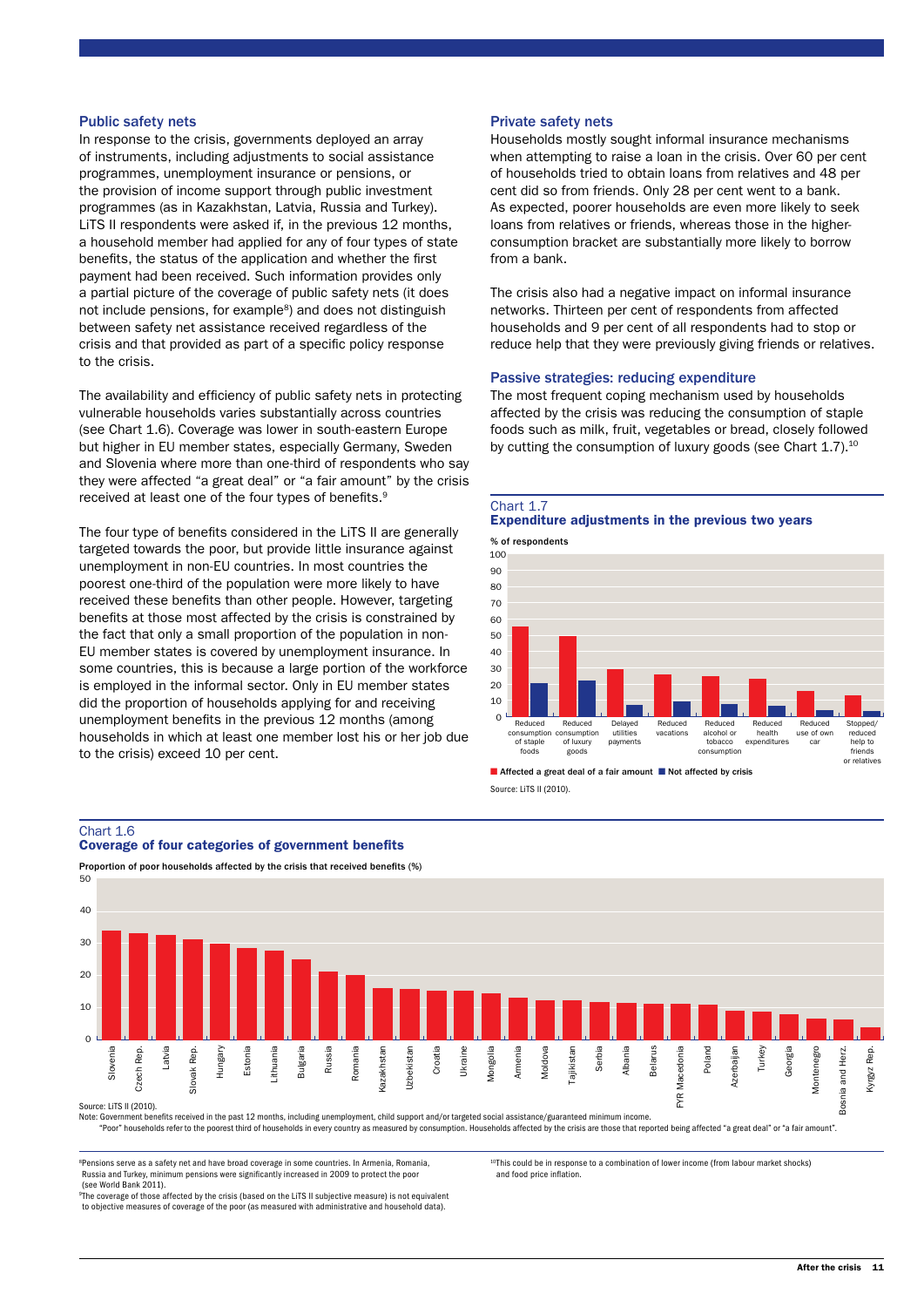# Life in Transition

More than half of households affected "a great deal" or "a fair amount" reduced their staple food consumption, compared with 20 per cent among those unaffected by the crisis. Other frequent expenditure adjustments included delaying payments on utilities (29 per cent of affected households), cutting back on vacations (26 per cent), reducing spending on alcohol and tobacco (25 per cent) and cutting health expenditures (24 per cent). Seven per cent of households had their utilities disconnected because of delayed payment.

#### How did coping strategies vary by household type?

Coping strategies varied among different types of households (see Table  $1.2$ ).<sup>11</sup> Reducing the consumption of luxury goods was, for example, a less frequent adjustment strategy for poorer households because luxury goods represent only a small share of their usual consumption.

The poorest one-third of households are more likely to rely on reducing staple foods and health expenditures and using public safety nets. In contrast, households in the higher-consumption bracket are more likely to depend on active strategies, private safety nets and reducing non-essential expenditures. Middleincome households are less able to rely on active strategies and private safety nets without also having greater access to public safety nets. Consequently, these households also had to reduce their staple food and health expenditures.

Asset ownership,<sup>12</sup> like a higher income level, is associated with a greater ability to use active strategies and less reliance on passive strategies and public safety nets. Households with assets are better able to maintain their expenditures on staple foods and health, and can cope with a fall in income by reducing non-essential spending and using active strategies.

Despite their greater ability to access social safety nets (both public and private), female-headed households were not able to maintain their staple and health expenditures, which they had to reduce by more than the average household.

#### Chart 1.8

#### Perceptions of changes in social position



Source: LiTS II (2010).

Note: \* Includes the countries of Central Europe and the Baltics, Bulgaria and Romania.

x-axis is household reported position on the 10-step ladder four years ago (relative income).

y-axis is the difference between the household reported position today and its reported position four years before.

<sup>11</sup>In this analysis, only the successful use of various strategies is measured. For example in the case of active strategies, only the success of a household in increasing the labour supply of its members is

taken into account. It is not known if members sought additional work and failed.

<sup>12</sup>Ownership of a car, a secondary residence, a mobile phone or a computer

<sup>13</sup>Most respondents believe that they are in the middle, regardless of their objective consumption level. The median position on the ladder is between step 4 (lower-consumption group) and step 5 (higherconsumption group). 14See Bourdieu (1979).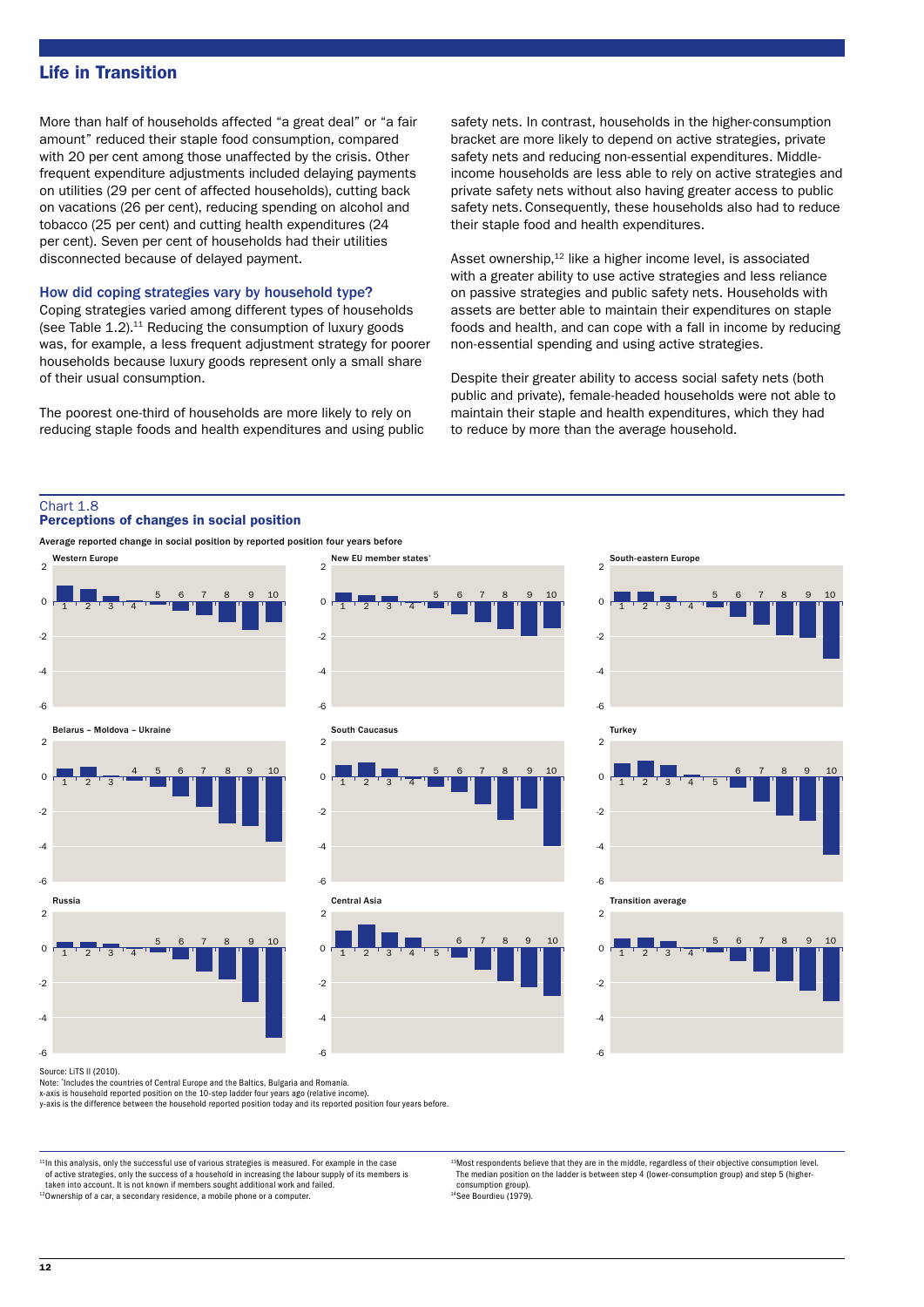#### Impacts on social mobility, life satisfaction and perceptions of government performance

The crisis has impacted on other measures of well-being, such as relative income status and perceptions of social mobility, satisfaction with life and perceptions of government performance.

#### Social mobility

Respondents in LiTS II were asked to "imagine a 10-step ladder where on the bottom, the first step, stand the poorest 10 per cent of people in [their country] and on the highest step, the 10th, stand the richest 10 per cent of people in [the country]." They were then asked to state on which step of the 10-step ladder their household rests today, where it stood four years before and where it is likely to be in four years time. The stated position<sup>13</sup> can be interpreted as a subjective ranking of a household's social standing: it is (weakly) correlated to the measured consumption aggregate but, similar to class, it is better predicted by education and asset ownership.<sup>14</sup>

# Chart 1.9





Average GDP growth in 2009-2010 (%)

Source: LiTS I (2006) and LiTS II (2010), IMF WEO (October 2010 Update). Note: Regression line includes only the transition countries.

Change in average life satisfaction is the difference between the 2006 and 2010 average life satisfaction, measured on a 1-5 scale (see footnote 20).

#### Chart 1.10 Crisis severity and perceptions of national government performance

Performance rated as better than three years ago (per cent respondents)



Source: LiTS II (2010), IME WEO (October 2010 Update).

Note: Regression line includes only the transition countries.

<sup>15</sup>See Easterlin (1995). Kahneman et al. (2006) argue that the correlation between satisfaction with life and income results from a "focusing illusion" because the life evaluation question draws "people's attention to their relative standing in the distribution of material well-being. 16See Sulla (2011).

<sup>17</sup>The prospect of upward mobility may affect preferences for redistribution, as shown by Benabou and Ok (2001).  $18$ See Layard (2005). Life satisfaction is correlated with income but not perfectly: in the LiTS II (2010), it is

highest for some low income-countries (e.g., Tajikistan).

<sup>19</sup>Average satisfaction with life is measured as the simple average of answers of respondents to the statement

Such subjective views of relative social standing are important because relative incomes are known to play a larger role in satisfaction with life or happiness than absolute incomes.15 Respondents who place themselves at a higher point on the ladder have significantly greater life satisfaction than those who report lower positions. And social mobility matters for life satisfaction: those who think that they have slipped down the ladder over the previous few years are significantly less satisfied with life.

In all transition subregions, households on the lower steps of the ladder report small improvements in their position (compared to four years before), whereas those in the middle and at the top of the ladder are more likely to report large falls (see Chart 1.8). The higher a household considered itself to be four years before, the larger its perceived drop down the social ladder. This pattern may be explained by the fact that those at the top have more to lose, as those at the bottom cannot fall much in relative terms. However, it is also consistent with preliminary evidence based on household surveys, which suggests that consumption during the crisis increased slightly in many transition countries for the poorest ten percent of households and fell most for the richer households (and that inequality fell slightly). $16$  In summary, although poor respondents report being affected by the crisis more than others, those at the top of the ladder report the highest falls in their relative standing (see Box 1.2).

Looking towards the future, households are moderately optimistic about the next four years and most (those who feel they rose and those who feel they fell on the social ladder) expect an improvement in their social position. Large shocks, both negative and positive, seem to be viewed as transitory, as those who believe that they fell furthest down the ladder expect a rebound and those who gained most in relative terms expect a slight fall. Such expectations may affect preferences regarding the role of the state in insuring and redistributing incomes as well as life satisfaction.<sup>17</sup>

#### Life satisfaction

Life satisfaction captures, at the individual or national level, many measures of well-being.<sup>18</sup> Changes in satisfaction with life at the country level are correlated with the severity of the crisis impact (see Chart 1.9).<sup>19</sup> Average (self-reported) satisfaction with life in the transition region has remained almost constant compared to 2006 levels (recorded in LiTS I), but this reflects different dynamics across countries. Satisfaction with life dropped in 16 countries and increased in 13. These changes are correlated with the severity of the 2009-10 economic contraction. The countries where average life satisfaction levels declined the most – Latvia, Lithuania and Romania – experienced severe recessions. Conversely, average satisfaction with life increased in countries that had higher growth – for example, Azerbaijan and Poland.<sup>20</sup>

<sup>0</sup>See Deaton (2008), who shows using cross-country data that higher incomes are associated with higher satisfaction with life. However, he also finds that "economic growth is associated with lower reported levels of life satisfaction." Much of the literature has found that, within countries and over time, growth in income has not been associated with higher life satisfaction (the "Easterlin paradox") in the long run because of adaptation of material norms to higher incomes (see Easterlin 1995), although income changes may have adaptation of material norms to higher incomes (see Easterlin 1995), although income changes may have transitory impacts on life satisfaction (see Di Tella et al. 2007).

<sup>&</sup>quot;All things considered, I am satisfied with my life now" with the following coding: 1=strongly disagree, 2=disagree, 3=neither disagree nor agree, 4=agree, 5=strongly agree.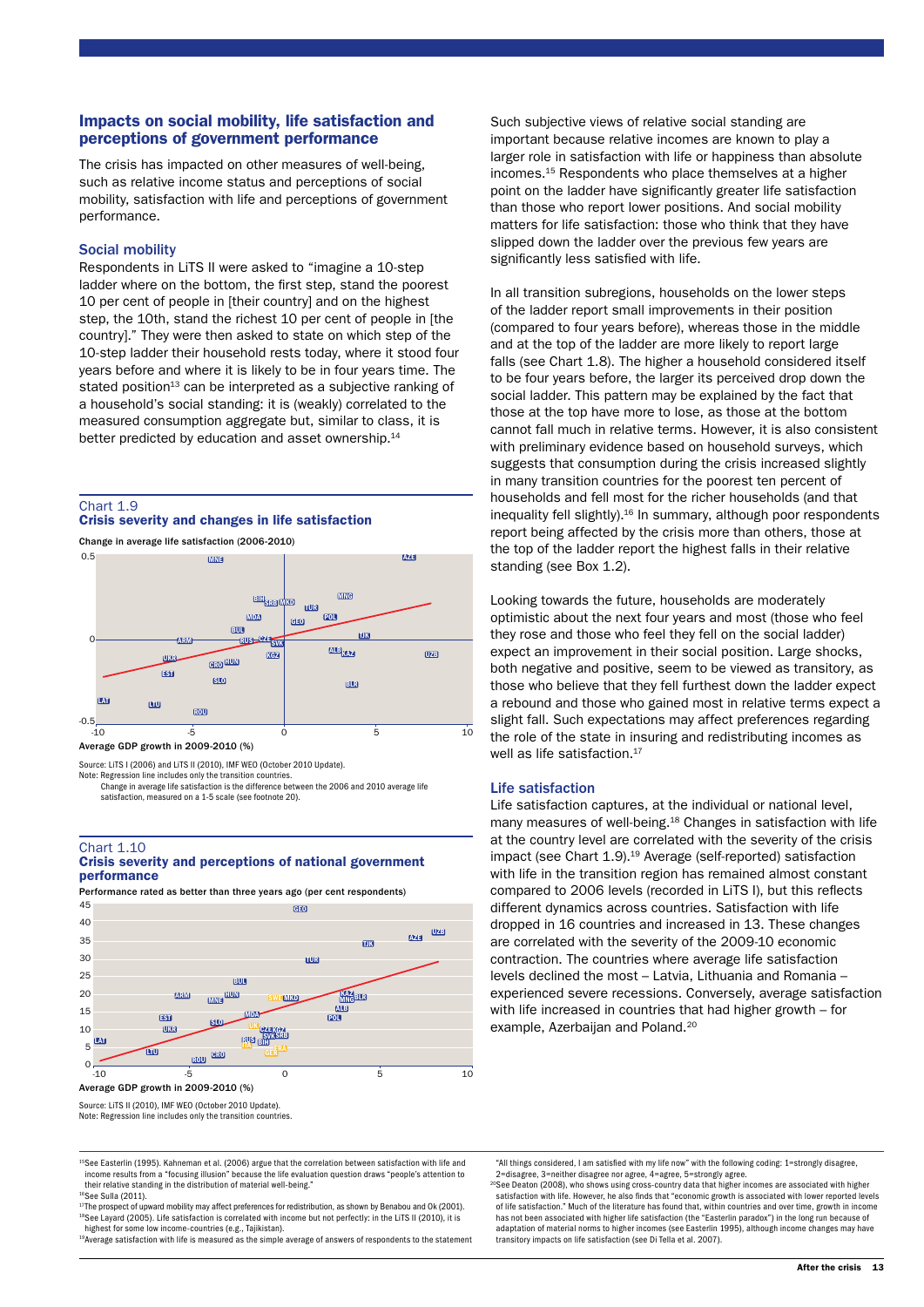# Life in Transition

But recent growth (or lack of it) is insufficient to explain differences in the evolution of satisfaction with life across countries, as satisfaction increased in many south-eastern European countries compared to 2006 levels. In terms of individual comparisons – within countries, and after taking into account such factors as consumption, relative income, employment, health status, education and so on – those who were affected by the crisis report significantly lower satisfaction with life than those who were not, and the greater the severity of the impact, the lower their satisfaction with life.

#### Perceptions of government performance

The severity of the downturn was associated with more negative perceptions of the evolution of government performance (see Chart 1.10). In countries where economic growth remained strong, such as Azerbaijan, Tajikistan and Uzbekistan, there was a belief that the overall performance of their national governments improved over the past three years. Taking into account differences across countries, consumption levels, receipt of government benefits and other demographic factors, those respondents who were affected "a great deal" were, on average, 11 per cent more likely than those unaffected to say that the overall government performance worsened in the previous three years.

## **Conclusion**

The global economic crisis hit the households of transition countries in multiple ways. Subjective perceptions confirm the widespread impact, with two-thirds of respondents being affected. Households were affected primarily through the labour market by job losses and reduced wages and remittances.

Households coped using a combination of active and passive strategies and safety nets. The poorest one-third were forced to reduce their consumption of staple foods and health spending, and tended to depend on public safety nets. The wealthiest one-third, in contrast, cut spending on nonessentials, borrowed from friends and families and pursued active strategies, such as increasing their labour supply.

Transition countries differed significantly from the western European comparator countries in that a large proportion of their populations resorted to reducing their consumption of basic necessities during the crisis. Private safety nets and informal insurance mechanisms could not meet the shortfall in income and, in some cases, the reduction of informal transfers reinforced the impact of the crisis.

The severity of the impact also influenced life satisfaction and perceptions of government performance: the harder the impact, the lower the satisfaction level and the more negative the assessment of government performance. However, reflecting the complexity of the relationship between economic growth and happiness, satisfaction with life in 2010 was

lower in 15 countries (and especially so in Latvia, Lithuania and Romania) and higher in 13 countries compared to 2006 levels.

Looking ahead, there is reason for hope. Despite the shocks, households expect an improvement in their social position over the next four years. Their experiences during the crisis suggest that more efficient and better-targeted safety nets and social insurance mechanisms could help sustain and spread the gains from anticipated future growth.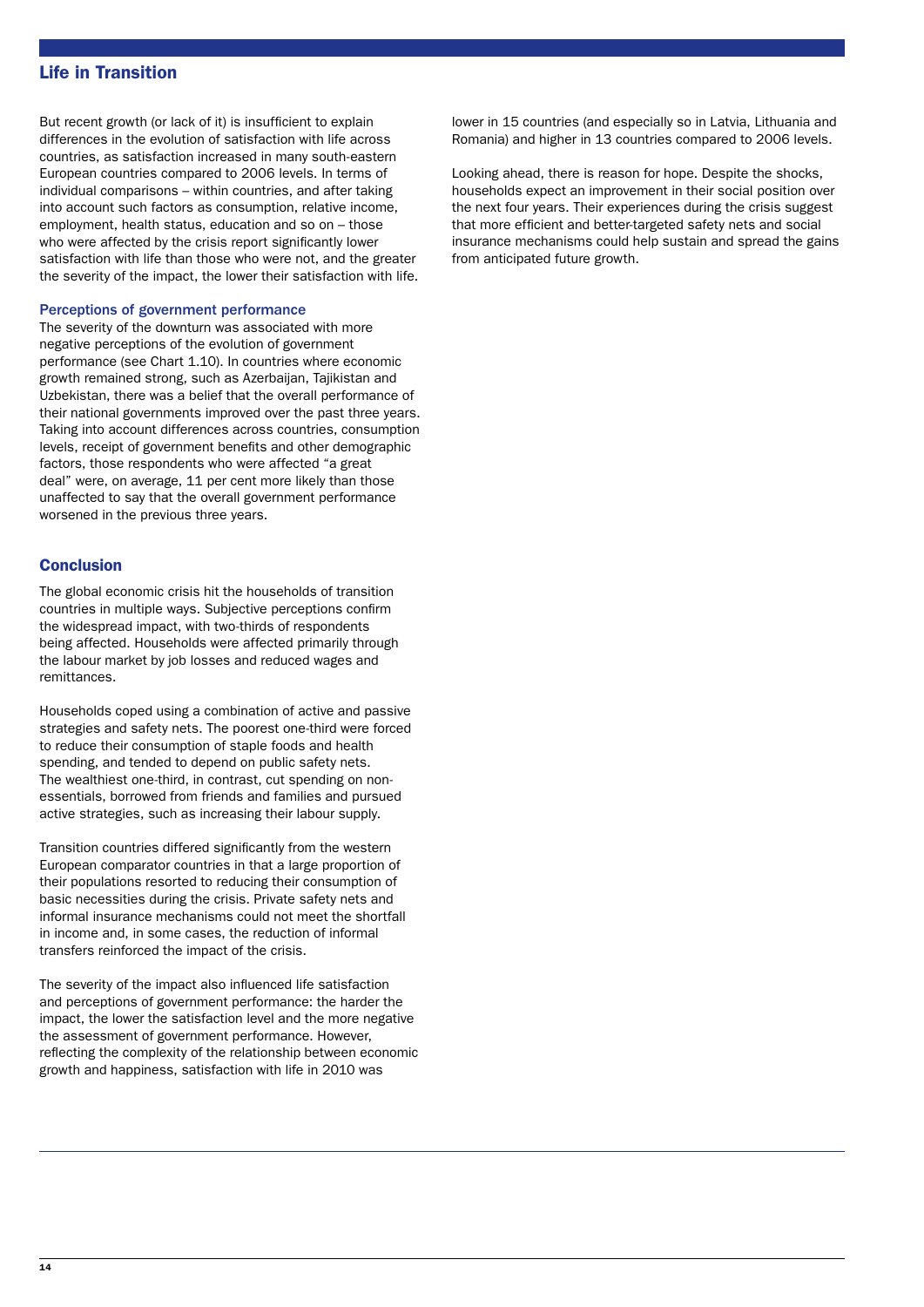#### Table 1.1

|  |  | Ordered probit results: subjective impact of crisis by household characteristics |
|--|--|----------------------------------------------------------------------------------|
|--|--|----------------------------------------------------------------------------------|

|                                        | <b>Transition</b><br>average | <b>New EU member</b><br>states | South-eastern<br><b>Europe</b> | Belarus-<br>Moldova - Ukraine | South<br>Caucasus      | <b>Turkey</b> | Russia           | <b>Central Asia</b>   | <b>Western Europe</b>   |
|----------------------------------------|------------------------------|--------------------------------|--------------------------------|-------------------------------|------------------------|---------------|------------------|-----------------------|-------------------------|
| <b>Household consumption group</b>     |                              |                                |                                |                               |                        |               |                  |                       |                         |
| Lower                                  | $0.0901***$                  | $0.0996***$                    | $-0.0334$                      | $0.189***$                    | $0.198***$             | $0.283***$    | 0.0369           | 0.0459                | $0.0959**$              |
|                                        | $-0.0158$                    | (0.0258)                       | (0.0344)                       | (0.0532)                      | (0.0538)               | (0.0906)      | (0.0775)         | (0.0457)              | (0.0390)                |
| Middle                                 | $0.0562***$                  | $0.0898***$                    | $0.0563*$                      | 0.0785                        | $0.0938*$              | $0.204**$     | $-0.0111$        | $-0.00314$            | $-0.0555$               |
|                                        | (0.0154)                     | (0.0251)                       | (0.0336)                       | (0.0510)                      | (0.0513)               | (0.0878)      | (0.0762)         | (0.0440)              | (0.0376)                |
| Upper                                  |                              |                                |                                |                               | Reference category     |               |                  |                       |                         |
| Location                               |                              |                                |                                |                               |                        |               |                  |                       |                         |
| Metropolitan                           | $0.129***$<br>(0.0414)       | 0.0382<br>(0.0452)             |                                | 0.0159<br>(0.0978)            | $0.314***$<br>(0.0590) |               | 0.162<br>(0.115) | $-0.0437$<br>(0.0884) | $-0.147***$<br>(0.0525) |
| Urban                                  | $-0.0345$                    | $0.0675**$                     | $0.124***$                     | $0.112*$                      | $0.266***$             | $-0.0585$     | $-0.224***$      | $0.102**$             | $-0.136***$             |
|                                        | (0.0284)                     | (0.0318)                       | (0.0329)                       | (0.0612)                      | (0.0555)               | (0.0881)      | (0.0780)         | (0.0492)              | (0.0401)                |
| Rural                                  |                              |                                |                                |                               | Reference category     |               |                  |                       |                         |
| Assets                                 |                              |                                |                                |                               |                        |               |                  |                       |                         |
| Own a car                              | $-0.0655***$                 | $-0.118***$                    | $-0.118***$                    | $-0.0575$                     | $-0.114**$             | $-0.0301$     | $-0.0988$        | 0.0163                | $0.162***$              |
|                                        | (0.0144)                     | (0.0250)                       | (0.0318)                       | (0.0490)                      | (0.0478)               | (0.0815)      | (0.0682)         | (0.0401)              | (0.0472)                |
| Own a secondary residence              | $-0.0478*$                   | $-0.0781*$                     | $-0.103**$                     | $0.163*$                      | $-0.111$               | 0.0564        | $-0.0913$        | $-0.258***$           | $-0.109**$              |
|                                        | (0.0272)                     | (0.0421)                       | (0.0469)                       | (0.0982)                      | (0.103)                | (0.156)       | (0.134)          | (0.0998)              | (0.0545)                |
| Have a bank account                    | $-0.241***$                  | $-0.228***$                    | $-0.248***$                    | $-0.228***$                   | $-0.310***$            | $-0.333***$   | $-0.152**$       | $-0.0814$             | $-0.288***$             |
|                                        | (0.0162)                     | (0.0275)                       | (0.0296)                       | (0.0743)                      | (0.112)                | (0.0747)      | (0.0746)         | (0.0880)              | (0.0767)                |
| Own a mobile phone and/or a computer   | $0.0946***$                  | $0.133***$                     | 0.0600                         | $0.243***$                    | 0.0779                 | $-0.427***$   | $0.232*$         | 0.0335                | $0.124**$               |
|                                        | (0.0218)                     | (0.0335)                       | (0.0443)                       | (0.0670)                      | (0.0797)               | (0.147)       | (0.121)          | (0.0529)              | (0.0617)                |
| Main source of livelihood of household |                              |                                |                                |                               |                        |               |                  |                       |                         |
| Salary or wages in cash or kind        |                              |                                |                                |                               | Reference category     |               |                  |                       |                         |
| Income from self-employment            | $0.0484**$                   | $0.110***$                     | 0.0237                         | 0.123                         | 0.0889                 | 0.141         | $-0.00784$       | 0.0298                | $0.217***$              |
|                                        | (0.0212)                     | (0.0411)                       | (0.0402)                       | (0.0798)                      | (0.0544)               | (0.0886)      | (0.144)          | (0.0503)              | (0.0584)                |
| Sales or bartering of farm products    | $-0.112***$                  | $0.228***$                     | $0.130**$                      | $-0.0620$                     | 0.0240                 | $-0.269$      | $-0.817$         | $-0.119*$             | 0.0871                  |
|                                        | (0.0432)                     | (0.0749)                       | (0.0647)                       | (0.163)                       | (0.0954)               | (0.356)       | (0.709)          | (0.0655)              | (0.463)                 |
| <b>Pensions</b>                        | $-0.171***$                  | $-0.150***$                    | 0.0393                         | $-0.207***$                   | $0.120*$               | 0.0120        | $-0.407***$      | 0.0250                | $-0.0164$               |
|                                        | (0.0208)                     | (0.0354)                       | (0.0420)                       | (0.0657)                      | (0.0659)               | (0.115)       | (0.110)          | (0.0656)              | (0.0579)                |
| <b>Benefits from the state</b>         | $0.354***$                   | $0.570***$                     | $0.340***$                     | 0.126                         | 0.0907                 | $-0.170$      | $0.884**$        | $0.397**$             | $0.189***$              |
|                                        | (0.0559)                     | (0.0794)                       | (0.112)                        | (0.177)                       | (0.133)                | (0.341)       | (0.365)          | (0.179)               | (0.0698)                |
| Help from relatives or friends         | 0.0100                       | $0.290***$                     | 0.0443                         | $0.237*$                      | 0.0830                 | $-0.336$      | $-0.447$         | $0.203**$             | $0.432*$                |
|                                        | (0.0452)                     | (0.0893)                       | (0.0677)                       | (0.128)                       | (0.0921)               | (0.272)       | (0.323)          | (0.0958)              | (0.225)                 |
| Other                                  | 0.103                        | 0.206                          | 0.394                          | 0.0130                        | $0.426**$              | $-0.00700$    | 0.205            | 0.0641                | 0.0744                  |
|                                        | (0.0652)                     | (0.146)                        | (0.425)                        | (0.316)                       | (0.174)                | (0.218)       | (0.370)          | (0.192)               | (0.155)                 |
| Age of household head                  |                              |                                |                                |                               |                        |               |                  |                       |                         |
| 18-24                                  |                              |                                |                                |                               | Reference category     |               |                  |                       |                         |
| 25-34                                  | $0.100***$                   | 0.00889                        | 0.0937                         | $0.269**$                     | $-0.0214$              | 0.113         | 0.151            | 0.114                 | 0.156                   |
|                                        | (0.0288)                     | (0.0562)                       | (0.0984)                       | (0.124)                       | (0.101)                | (0.125)       | (0.124)          | (0.121)               | (0.120)                 |
| 35-44                                  | $0.225***$                   | $0.191***$                     | $0.176*$                       | $0.416***$                    | 0.141                  | $0.248*$      | $0.262**$        | 0.186                 | 0.171                   |
|                                        | (0.0289)                     | (0.0564)                       | (0.0971)                       | (0.124)                       | (0.101)                | (0.129)       | (0.123)          | (0.118)               | (0.116)                 |
| 45-54                                  | $0.270***$                   | $0.269***$                     | $0.254***$                     | $0.379***$                    | $0.253***$             | $0.306**$     | $0.261**$        | $0.264**$             | $0.265**$               |
|                                        | (0.0294)                     | (0.0566)                       | (0.0955)                       | (0.125)                       | (0.0963)               | (0.150)       | (0.125)          | (0.118)               | (0.116)                 |
| 55-64                                  | $0.106***$                   | $0.109*$                       | $0.195**$                      | $0.319**$                     | $0.232**$              | 0.0326        | 0.0655           | 0.159                 | 0.107                   |
|                                        | (0.0314)                     | (0.0588)                       | (0.0965)                       | (0.128)                       | (0.103)                | (0.174)       | (0.139)          | (0.122)               | (0.120)                 |
| $65+$                                  | $-0.115***$                  | $-0.0401$                      | 0.0215                         | 0.120                         | 0.112                  | $-0.443*$     | $-0.159$         | 0.0839                | $-0.274**$              |
|                                        | (0.0344)                     | (0.0630)                       | (0.0993)                       | (0.138)                       | (0.109)                | (0.226)       | (0.159)          | (0.129)               | (0.125)                 |
| Female-headed household                | 0.00249                      | $0.0601***$                    | $-0.0234$                      | $-0.111***$                   | 0.0107                 | 0.124         | $-0.00898$       | $0.0743*$             | 0.0512                  |
|                                        | (0.0138)                     | (0.0213)                       | (0.0333)                       | (0.0423)                      | (0.0433)               | (0.112)       | (0.0649)         | (0.0394)              | (0.0340)                |
| cut 1                                  | $-0.612***$                  | $-0.840***$                    | $-0.345***$                    | $-0.279*$                     | $-0.0526$              | $-0.724***$   | $-0.238$         | $-0.479***$           | $-0.0172$               |
|                                        | (0.0799)                     | (0.0975)                       | (0.118)                        | (0.149)                       | (0.150)                | (0.198)       | (0.187)          | (0.154)               | (0.165)                 |
| cut 2                                  | 0.0731                       | $-0.0738$                      | 0.0100                         | $0.442***$                    | $0.320**$              | $-0.167$      | $0.523***$       | $0.285*$              | $0.876***$              |
|                                        | (0.0798)                     | (0.0971)                       | (0.117)                        | (0.149)                       | (0.150)                | (0.197)       | (0.188)          | (0.153)               | (0.166)                 |
| cut 3                                  | $0.899***$                   | $0.851***$                     | $0.825***$                     | $1.264***$                    | $1.330***$             | $0.595***$    | $1.340***$       | $0.994***$            | $1.893***$              |
|                                        | (0.0803)                     | (0.0976)                       | (0.117)                        | (0.150)                       | (0.151)                | (0.199)       | (0.192)          | (0.153)               | (0.168)                 |
| <b>Observations</b>                    | 30,642                       | 11,321                         | 6,611                          | 2,819                         | 2,783                  | 971           | 1,357            | 3,803                 | 5,307                   |
| <b>Pseudo R-squared</b>                | 0.0395                       | 0.0636                         | 0.0180                         | 0.0211                        | 0.0148                 | 0.0260        | 0.0401           | 0.0226                | 0.0825                  |

Source: LiTS II (2010). Note: Standard errors in parentheses. \*\*\* p<0.01, \*\* p<0.05, \* p<0.1 Country-level dummies not shown.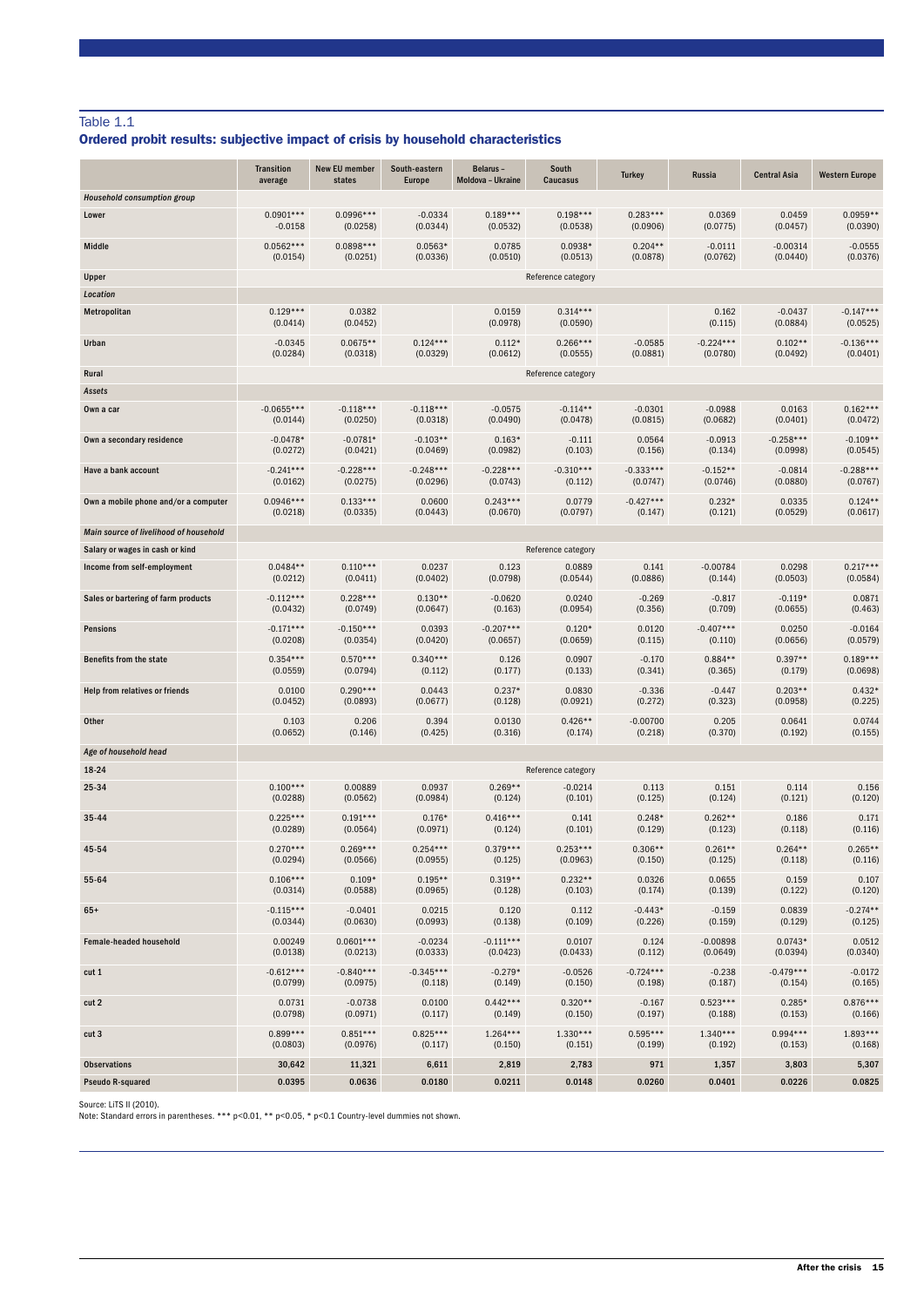# Table 1.2

## Likelihood of household coping mechanisms

(Simultaneous probit model, estimated by simulated maximum likelihood)

|                                      | <b>Transition countries - All households</b>                                                                                      |                                 |                                |                                           | Transition countries - Households reporting being affected by the crisis                                                               |                    |                                 |                                |                                           |                                |  |
|--------------------------------------|-----------------------------------------------------------------------------------------------------------------------------------|---------------------------------|--------------------------------|-------------------------------------------|----------------------------------------------------------------------------------------------------------------------------------------|--------------------|---------------------------------|--------------------------------|-------------------------------------------|--------------------------------|--|
|                                      | Active                                                                                                                            | Social safety<br>nets - private | Social safety<br>nets - public | Passive -<br>staple and<br>health expend. | Passive - other<br>expenditure                                                                                                         | Active             | Social safety<br>nets - private | Social safety<br>nets - public | Passive -<br>staple and<br>health expend. | Passive - other<br>expenditure |  |
|                                      | (1)                                                                                                                               | (2)                             | (3)                            | (4)                                       | (5)                                                                                                                                    | (6)                | (7)                             | (8)                            | (9)                                       | (10)                           |  |
| <b>Consumption group</b>             |                                                                                                                                   |                                 |                                |                                           |                                                                                                                                        |                    |                                 |                                |                                           |                                |  |
| Lower                                | $-0.0801*$                                                                                                                        | $-0.161***$                     | $0.0800*$                      | 0.0377                                    | $-0.236***$                                                                                                                            | $-0.106*$          | $-0.141***$                     | 0.0173                         | $0.125**$                                 | $-0.214***$                    |  |
|                                      | (0.0434)                                                                                                                          | (0.0388)                        | (0.0468)                       | (0.0373)                                  | (0.0372)                                                                                                                               | (0.0589)           | (0.0541)                        | (0.0662)                       | (0.0548)                                  | (0.0583)                       |  |
| Middle                               | $-0.0877**$                                                                                                                       | $-0.156***$                     | $-0.00444$                     | 0.0374                                    | $-0.0556$                                                                                                                              | $-0.184***$        | $-0.134***$                     | $-0.0908$                      | $0.0917*$                                 | $-0.0142$                      |  |
|                                      | (0.0420)                                                                                                                          | (0.0368)                        | (0.0454)                       | (0.0358)                                  | (0.0356)                                                                                                                               | (0.0581)           | (0.0520)                        | (0.0643)                       | (0.0529)                                  | (0.0574)                       |  |
| Upper                                | Reference category                                                                                                                |                                 |                                |                                           |                                                                                                                                        | Reference category |                                 |                                |                                           |                                |  |
| Affected by crisis (self-reported)   | $0.549***$<br>(0.0361)                                                                                                            | $0.454***$<br>(0.0315)          | $0.211***$<br>(0.0377)         | $0.891***$<br>(0.0306)                    | $0.574***$<br>(0.0305)                                                                                                                 |                    |                                 |                                |                                           |                                |  |
| Female-headed household              | 0.0551                                                                                                                            | 0.0310                          | $0.171***$                     | $0.129***$                                | 0.00694                                                                                                                                | 0.0452             | $0.117***$                      | $0.161***$                     | $0.167***$                                | $-0.0115$                      |  |
|                                      | (0.0364)                                                                                                                          | (0.0321)                        | (0.0380)                       | (0.0313)                                  | (0.0307)                                                                                                                               | (0.0487)           | (0.0450)                        | (0.0534)                       | (0.0474)                                  | (0.0475)                       |  |
| Location                             |                                                                                                                                   |                                 |                                |                                           |                                                                                                                                        |                    |                                 |                                |                                           |                                |  |
| Rural                                |                                                                                                                                   |                                 | Reference category             |                                           |                                                                                                                                        | Reference category |                                 |                                |                                           |                                |  |
| Metropolitan                         | $-0.0479$                                                                                                                         | $-0.0419$                       | 0.0497                         | $-0.0526$                                 | 0.0665                                                                                                                                 | $-0.250***$        | 0.00242                         | 0.152                          | 0.00844                                   | 0.0466                         |  |
|                                      | (0.0621)                                                                                                                          | (0.0538)                        | (0.0643)                       | (0.0524)                                  | (0.0509)                                                                                                                               | (0.0871)           | (0.0765)                        | (0.0941)                       | (0.0816)                                  | (0.0798)                       |  |
| Urban                                | 0.0251                                                                                                                            | $-0.0315$                       | $-0.125***$                    | 0.0197                                    | $0.120***$                                                                                                                             | $-0.0501$          | 0.0559                          | $-0.0801$                      | $-0.0220$                                 | $0.135***$                     |  |
|                                      | (0.0378)                                                                                                                          | (0.0343)                        | (0.0407)                       | (0.0332)                                  | (0.0327)                                                                                                                               | (0.0522)           | (0.0482)                        | (0.0568)                       | (0.0497)                                  | (0.0518)                       |  |
| <b>Household size</b>                | $0.0268**$                                                                                                                        | $0.0755***$                     | $0.164***$                     | $0.0187*$                                 | $0.0183*$                                                                                                                              | 0.00668            | $0.0688***$                     | $0.159***$                     | $-0.000682$                               | 0.0254                         |  |
|                                      | (0.0124)                                                                                                                          | (0.0109)                        | (0.0128)                       | (0.0108)                                  | (0.0107)                                                                                                                               | (0.0169)           | (0.0151)                        | (0.0177)                       | (0.0156)                                  | (0.0162)                       |  |
| Assets                               |                                                                                                                                   |                                 |                                |                                           |                                                                                                                                        |                    |                                 |                                |                                           |                                |  |
| Own a car                            | $0.0679*$                                                                                                                         | $-0.115***$                     | $-0.212***$                    | $-0.265***$                               | $0.0978***$                                                                                                                            | $0.104**$          | $-0.157***$                     | $-0.132**$                     | $-0.214***$                               | $0.334***$                     |  |
|                                      | (0.0387)                                                                                                                          | (0.0350)                        | (0.0420)                       | (0.0335)                                  | (0.0335)                                                                                                                               | (0.0509)           | (0.0481)                        | (0.0599)                       | (0.0495)                                  | (0.0514)                       |  |
| Own a secondary residence            | $0.162**$                                                                                                                         | $0.139**$                       | $-0.132*$                      | $-0.120*$                                 | 0.0499                                                                                                                                 | $0.201**$          | $0.151*$                        | $-0.132$                       | $-0.155*$                                 | $0.187*$                       |  |
|                                      | (0.0700)                                                                                                                          | (0.0634)                        | (0.0783)                       | (0.0631)                                  | (0.0599)                                                                                                                               | (0.0959)           | (0.0883)                        | (0.108)                        | (0.0888)                                  | (0.0987)                       |  |
| Have a bank account                  | 0.0426                                                                                                                            | $-0.0894**$                     | 0.0412                         | $-0.113***$                               | $0.222***$                                                                                                                             | 0.0955             | $-0.0794$                       | $-0.0359$                      | $-0.110*$                                 | $0.362***$                     |  |
|                                      | (0.0466)                                                                                                                          | (0.0418)                        | (0.0514)                       | (0.0393)                                  | (0.0391)                                                                                                                               | (0.0627)           | (0.0566)                        | (0.0707)                       | (0.0570)                                  | (0.0611)                       |  |
| Own a mobile phone and/or a computer | $0.161***$                                                                                                                        | $0.0843*$                       | $-0.0729$                      | $-0.143***$                               | $0.178***$                                                                                                                             | $0.127*$           | $0.128*$                        | $-0.175**$                     | $-0.166**$                                | $0.144**$                      |  |
|                                      | (0.0552)                                                                                                                          | (0.0503)                        | (0.0609)                       | (0.0474)                                  | (0.0448)                                                                                                                               | (0.0774)           | (0.0689)                        | (0.0793)                       | (0.0699)                                  | (0.0661)                       |  |
| Age of household head                |                                                                                                                                   |                                 |                                |                                           |                                                                                                                                        |                    |                                 |                                |                                           |                                |  |
| 18-24                                |                                                                                                                                   |                                 | Reference category             |                                           |                                                                                                                                        | Reference category |                                 |                                |                                           |                                |  |
| 25-34                                | 0.0694                                                                                                                            | 0.00478                         | 0.103                          | $0.170**$                                 | 0.0307                                                                                                                                 | 0.134              | 0.0627                          | 0.179                          | 0.0963                                    | $-0.108$                       |  |
|                                      | (0.0767)                                                                                                                          | (0.0701)                        | (0.0805)                       | (0.0699)                                  | (0.0682)                                                                                                                               | (0.114)            | (0.108)                         | (0.127)                        | (0.112)                                   | (0.119)                        |  |
| 35-44                                | 0.0332                                                                                                                            | $-0.0270$                       | $-0.0340$                      | $0.192***$                                | 0.0353                                                                                                                                 | 0.0406             | 0.0249                          | 0.0308                         | 0.178                                     | $-0.211*$                      |  |
|                                      | (0.0772)                                                                                                                          | (0.0704)                        | (0.0812)                       | (0.0691)                                  | (0.0684)                                                                                                                               | (0.112)            | (0.106)                         | (0.126)                        | (0.110)                                   | (0.117)                        |  |
| 45-54                                | $-0.0315$                                                                                                                         | $-0.106$                        | $-0.225***$                    | $0.184***$                                | $-0.0132$                                                                                                                              | 3.85e-05           | $-0.0699$                       | $-0.206$                       | 0.150                                     | $-0.123$                       |  |
|                                      | (0.0770)                                                                                                                          | (0.0707)                        | (0.0839)                       | (0.0696)                                  | (0.0681)                                                                                                                               | (0.112)            | (0.106)                         | (0.128)                        | (0.109)                                   | $-0.117$                       |  |
| 55-64                                | $-0.195**$                                                                                                                        | $-0.309***$                     | $-0.274***$                    | $0.216***$                                | $-0.0906$                                                                                                                              | $-0.100$           | $-0.320***$                     | $-0.261**$                     | 0.0760                                    | $-0.256**$                     |  |
|                                      | (0.0762)                                                                                                                          | (0.0701)                        | (0.0827)                       | (0.0689)                                  | (0.0671)                                                                                                                               | (0.112)            | (0.105)                         | (0.127)                        | (0.109)                                   | (0.116)                        |  |
| $65+$                                | $-0.457***$                                                                                                                       | $-0.573***$                     | $-0.219**$                     | $0.250***$                                | $-0.357***$                                                                                                                            | $-0.360***$        | $-0.525***$                     | $-0.365***$                    | 0.106                                     | $-0.411***$                    |  |
|                                      | (0.0853)                                                                                                                          | (0.0762)                        | (0.0915)                       | (0.0741)                                  | (0.0709)                                                                                                                               | (0.123)            | (0.113)                         | (0.136)                        | (0.115)                                   | (0.121)                        |  |
| Constant                             | $-1.643***$                                                                                                                       | $-1.118***$                     | $-2.033***$                    | $-0.488***$                               | 0.0807                                                                                                                                 | $-1.055***$        | $-0.748***$                     | $-1.644***$                    | $0.306**$                                 | $0.737***$                     |  |
|                                      | (0.111)                                                                                                                           | (0.0998)                        | (0.125)                        | (0.0971)                                  | (0.0948)                                                                                                                               | (0.151)            | (0.138)                         | (0.172)                        | (0.141)                                   | (0.150)                        |  |
| <b>Observations</b>                  | 30,642                                                                                                                            | 30,642                          | 30,642                         | 30,642                                    | 30,642                                                                                                                                 | 15,152             | 15,152                          | 15,152                         | 15,152                                    | 15,152                         |  |
| p                                    | p21=.0955***, p31=.0208, p41=.158***, p51=.159***, p32=.121***,<br>p42=.213***, p52=.141***, p43=.0651, p53=.0474***, p54=.407*** |                                 |                                |                                           | p21=0.0995***, p31=-.008057, p41=.0844***, p51=.0102***, p32=.143***,<br>p42=.219***, p52=.135***, p43=.0567**, p53=.0499, p54=.285*** |                    |                                 |                                |                                           |                                |  |

Source: LiTS II (2010).<br>Note: Robust standard errors in parentheses. \*\*\* p<0.01, \*\* p<0.05, \* p<0.1. Country-level dummies not shown.<br>Affected by the crisis: respondents declaring their household were affected "a great dea